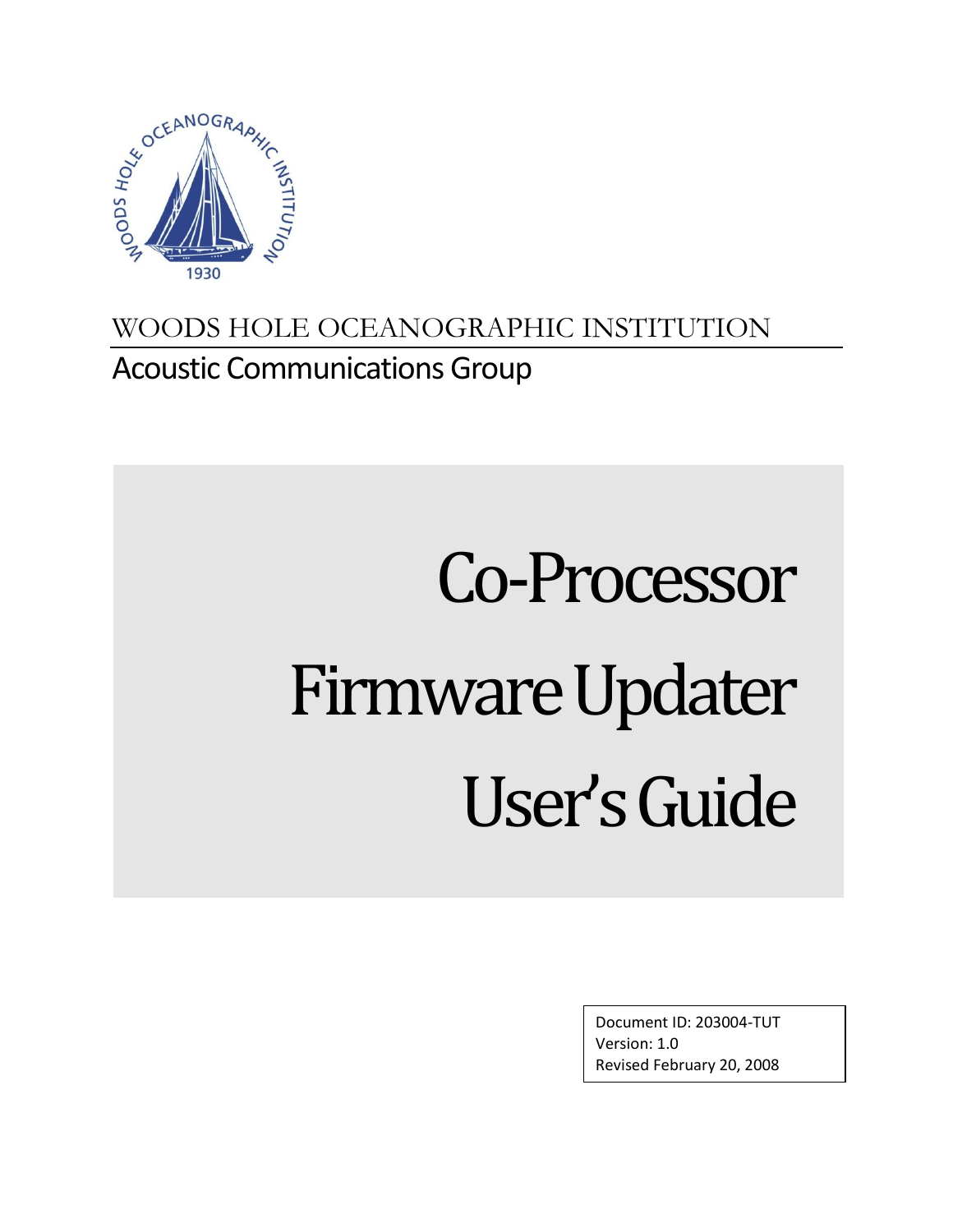#### **Introduction**

The Co-Processor Firmware Updater is an additional application that runs on the Micro-Modem to facilitate upgrading firmware in the field. You must first load the updater application on your Micro-Modem, and then run it to load new firmware on your co-processor.

Note that both the Micro-Modem bootloader and the Co-Processor Firmware Updater will time out and reboot after a period of no activity. For the bootloader, this period is about 10 seconds, so you may want to make sure you have read and understood these directions before beginning.

Before you can use it, your co-processor may need a hardware update. Contact the WHOI Acoustic Communications Group for more information.

## **Loading the Updater on the Micro-Modem**

- 1. Enter the Micro-Modem bootloader. This can be done in different ways depending on your configuration. With most WHOI modem deck boxes, this can be done by connecting to the default serial port and setting the "Off-Prog-Run" switch to "Prog". When the prompt appears in your serial terminal program to "Press any key to enter the bootloader," press a key.
- 2. Press "d" to select Download.
- 3. Type "4" to select Location 4.
- 4. Press "y" to indicate that you are sure that you want to download.
- 5. Send the "cpflash-0-1-0-1.dl" file when prompted using ASCII transfer mode. This can be done in Hyperterminal by using the Transfer -> Send Text File… menu item.
- 6. After the file is downloaded, the bootloader will print, "Executable 4 replaced" and show the main menu.
- 7. You can now proceed to step 2 of "Upgrading Co-Processor Firmware."